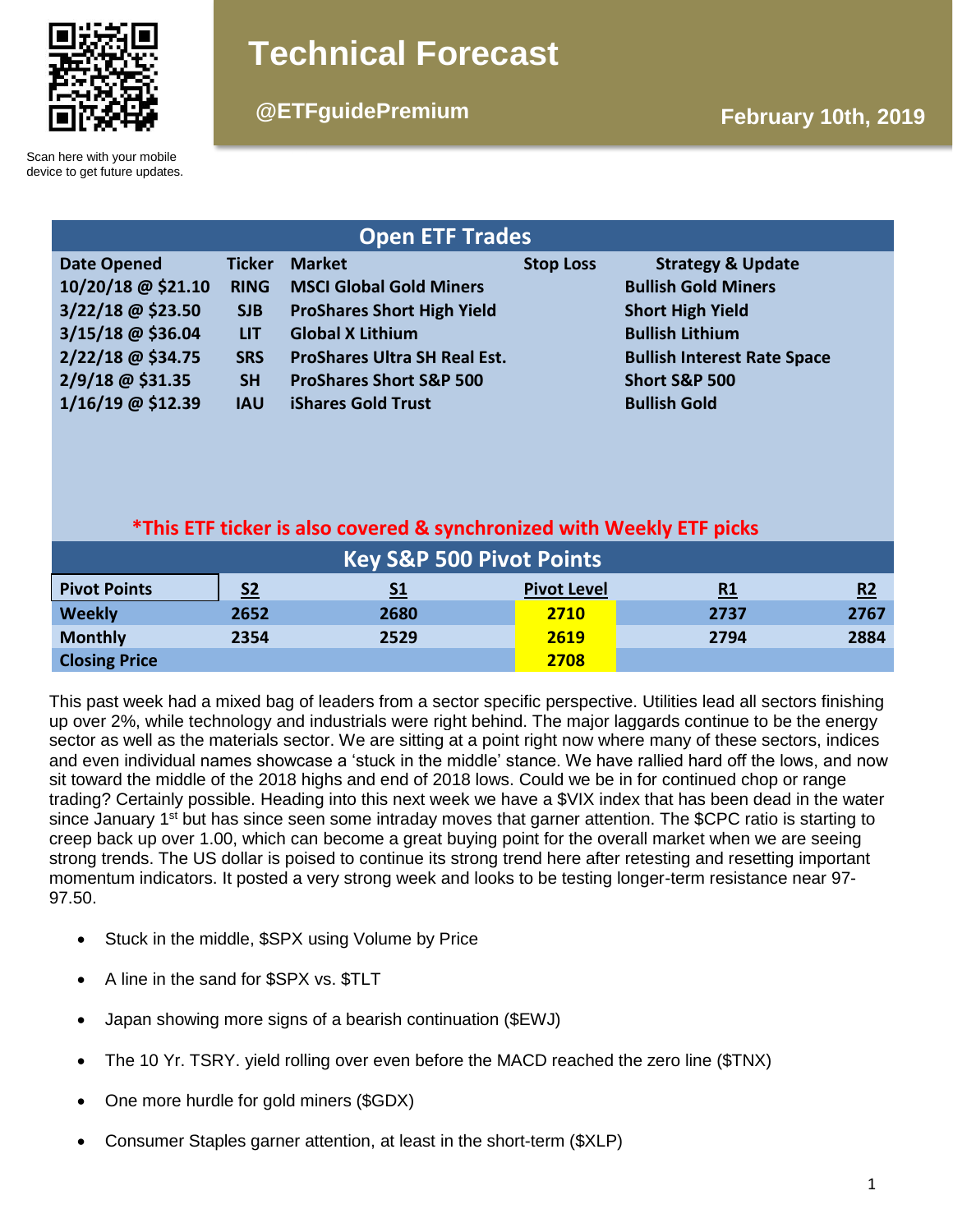#### **How to Trade it:**

The \$SPX is now stuck within a fairly tight window as shown below. We added the volume by price on the left hand side of the chart to grasp an understanding of where resistance/consolidation could start to show its face. Sure enough, the highs of this week reached the upper end of this range and settled back in to trade off the 126 day EMA. We want to be aware of a couple price points, the first being 2,690 to the downside, if we trade below it could open up a further fall to 2,650. To the topside, we want to see 2,738 tested and broken through, which could pave the way to see 2,784. There is a gap that will likely get filled to the topside here around 2,724 which could also become an important inflection point for the short-term traders among us. RSI did not quite reach 70 on this latest stretch but as of the daily chart we do not see a sort of divergences to take note of.



Seasonally the \$SPX tends to have a higher probability of performing better into March and April. Does this mean we have a couple weeks of choppy swings left in February? Quite possibly, yes.



% of Months in Which \$SPX Closed Higher Than It Opened From 2000 to 2019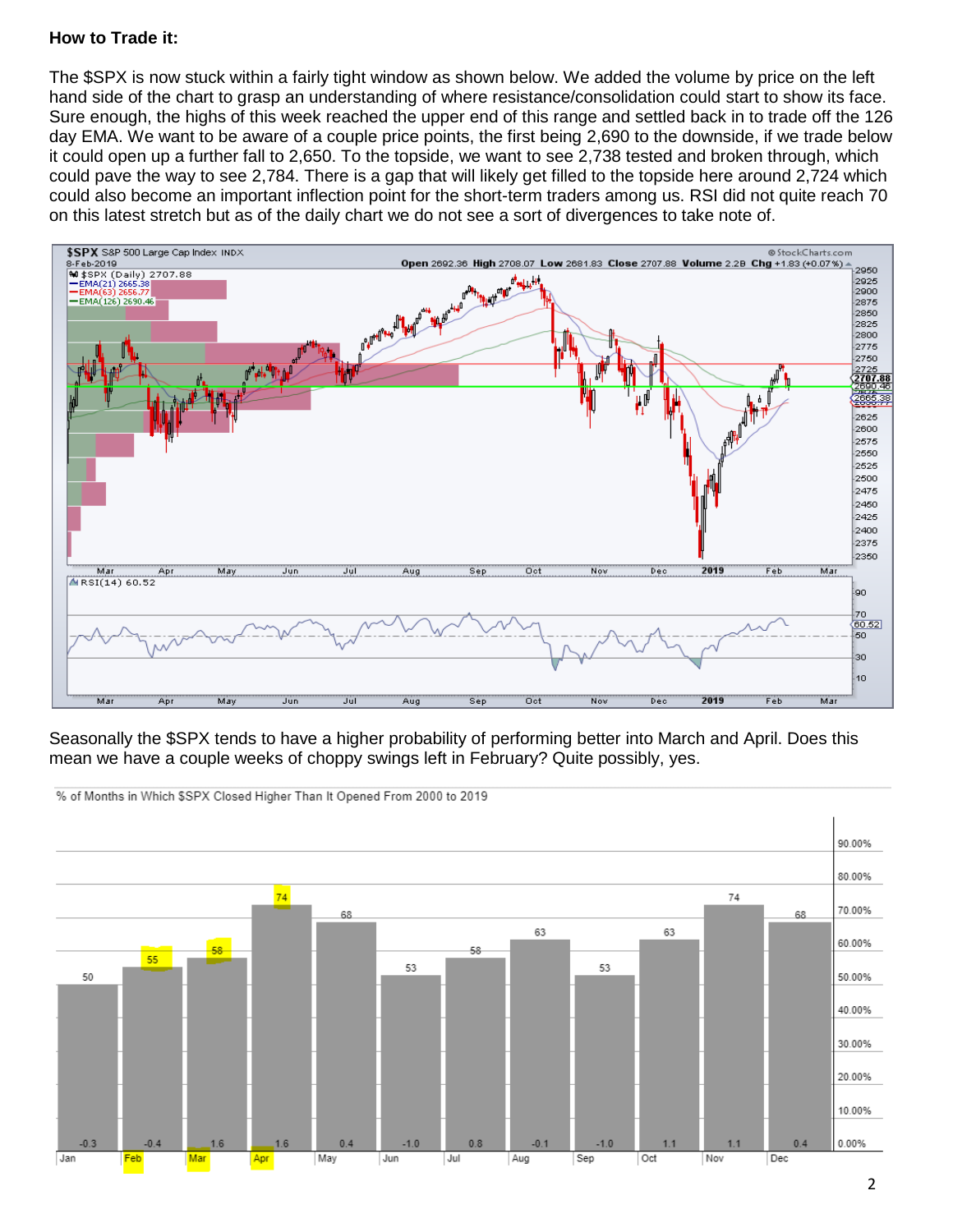#### **S&P 500 vs. 20+ YR. TSRY (\$SPX:\$TLT)**

Another common ratio we analyze is the \$SPX:TLT perspective. In a nutshell, we want to know if market participants are driving up the riskier \$SPX or if they are finding a safe haven in TLT. Where we sit today, a key line in the sand will be right around 20 on the chart (green shade). So far we have held up and \$SPX is still in control, however, we could be stuck in another top and bottom range for awhile.



#### **Japan (\$EWJ)**

Japan continues to struggle to gain any traction here even as \$EWJ rallied off the lows. We are now seeing a few days of gap break downs below key support lines. Also notice how RSI never was able to clear a 60 reading on this most recent advance. This is common within perpectual downtrending markets.

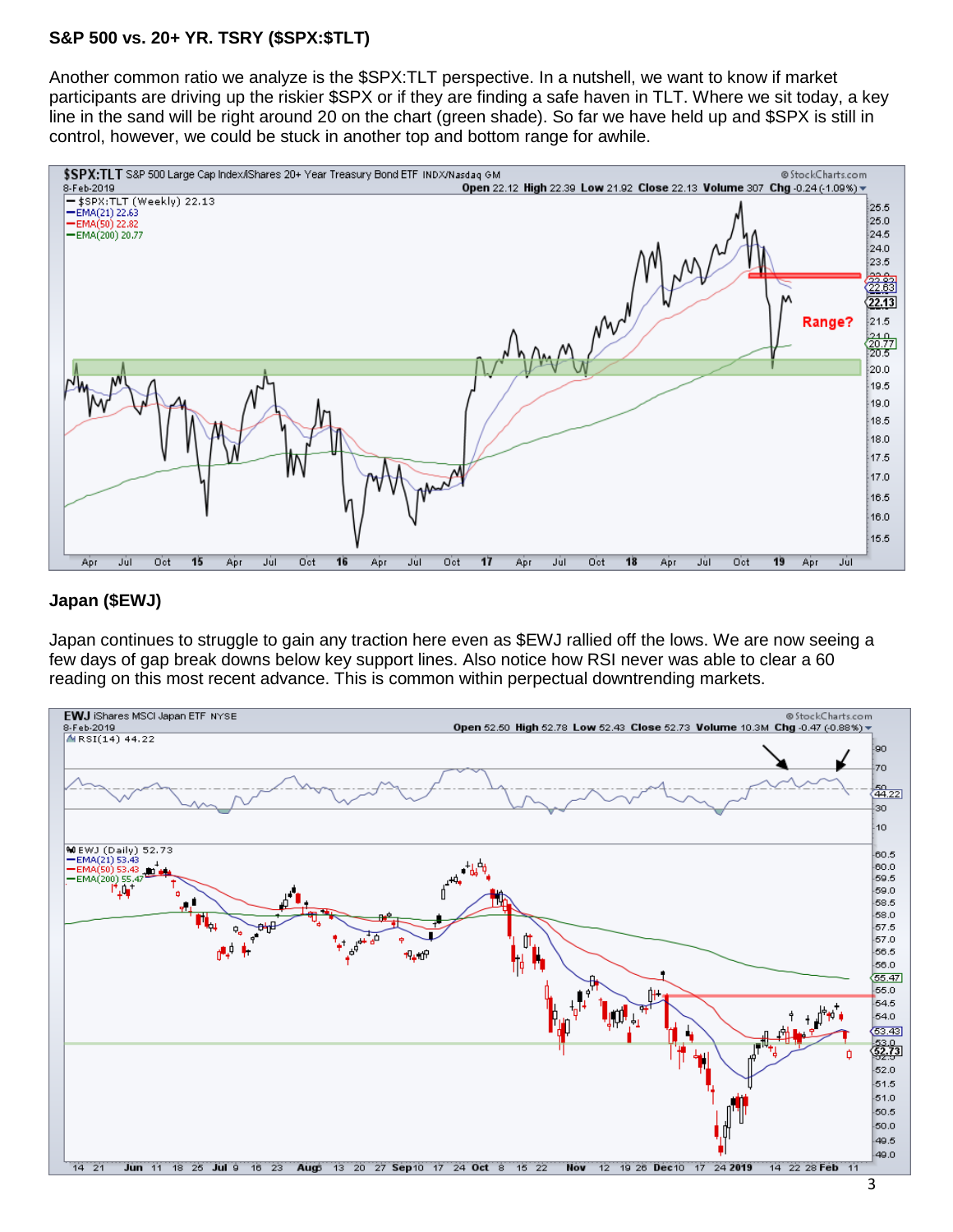#### **CBOE 10 Yr. Yield (\$TNX)**

Another market that has been rolling over is the \$TNX – 10 YR. TSRY Yield. Within downtrends like we are seeing below, counter trend rallies will tend to fail at the 21 or 50 day EMA. We didn't even see the 50 day EMA on this recent runup. The MACD didn't even retrace back to the zero line and looks to be rolling over.



#### **Gold Miners (\$GDX)**

A lot of buzz is going on around the metals and mining space. So whats the big deal? Currently we are seeing a fairly straight forward trend taking place ind \$GDX with higher highs and higher lows off the signficant lows placed last September. The big hurdle will now come as we trade into heavy supply. A strong break up and through \$22.75-23 or consolidation is what we will be looking for.